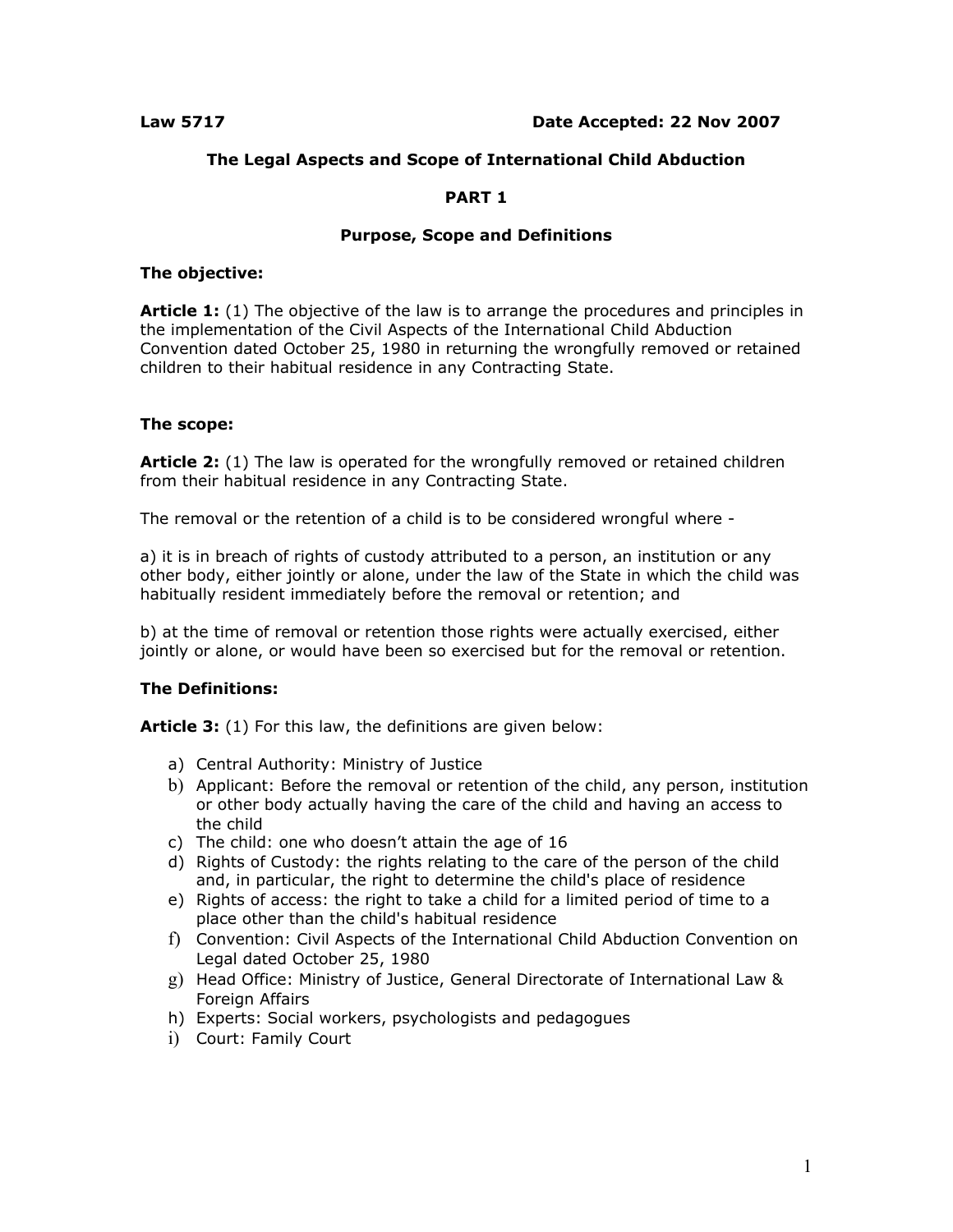# **PART 2**

# **The Measures need to be taken by the Central Authority**

# **Central Authority**

**Article 4:** (1) The requirements of the Convention are fulfilled by the Central Authority through local Public Prosecutor's Offices.

(2) Central Authority has the power to initiate or facilitate judicial or administrative proceedings on be half of the applicant with a view to obtaining the return of the child and to making arrangements for organizing the exercise of rights of access.

# **Duties of the Central Authority**

**Article 5:** (1) Central Authority, through local Public Prosecutor's Office,

- a) takes all appropriate measures to discover the whereabouts of the child and to prevent further harm to the child by assigning the police and local authorities, immediately after the application is made to obtain the return of the child and to make arrangements for organizing the exercise of rights of access with in the scope of the Convention.
- b) takes any necessary measures to secure the voluntary return of the child or to bring about an amicable resolution of the issues.
- c) files a lawsuit to have a decision regarding the return of the child and the arrangements for organizing the exercise of rights of access, if voluntary return of the child or an amicable resolution is not possible.

## **PART 3 Procedural Provisions**

# **Function and Power**

**Article 6:** (1) The lawsuits and related judicial proceedings arising from the implementation of this Law are handled by the family court. In the places which do not have a family court, the lawsuits and related judicial proceedings in the scope of this Law are handled in accordance with the provisions in the Article Two, Paragraph Two of the Establishment, Function and Judicial Proceedings of Family Court law dated September 1, 2003 numbered 4787.

**(2)** At the time of the application filed for the return of the child or for access rights, the court in the district where the child is residing or where the child is taken under protection in accordance with the Article 10 has the jurisdiction.

# **Application Procedures**

**Article 7:** (1) Any person, institution or other body claiming that a child has been removed or retained in breach of custody rights may apply either to the Central Authority of the child's habitual residence or to the Central Authority of any other Contracting State for assistance in securing the return of the child.

(2) Lawsuits about the return of the child shall be filed at the local Public Prosecutor's Office on be half of the Central Authority.

(3) The application shall contain documents submitted by the Central Authority, the applicant, or the person alleged to have removed or retained the child. In the implementation of this Law, the authentication of the documents sent by the Central Authority is not required.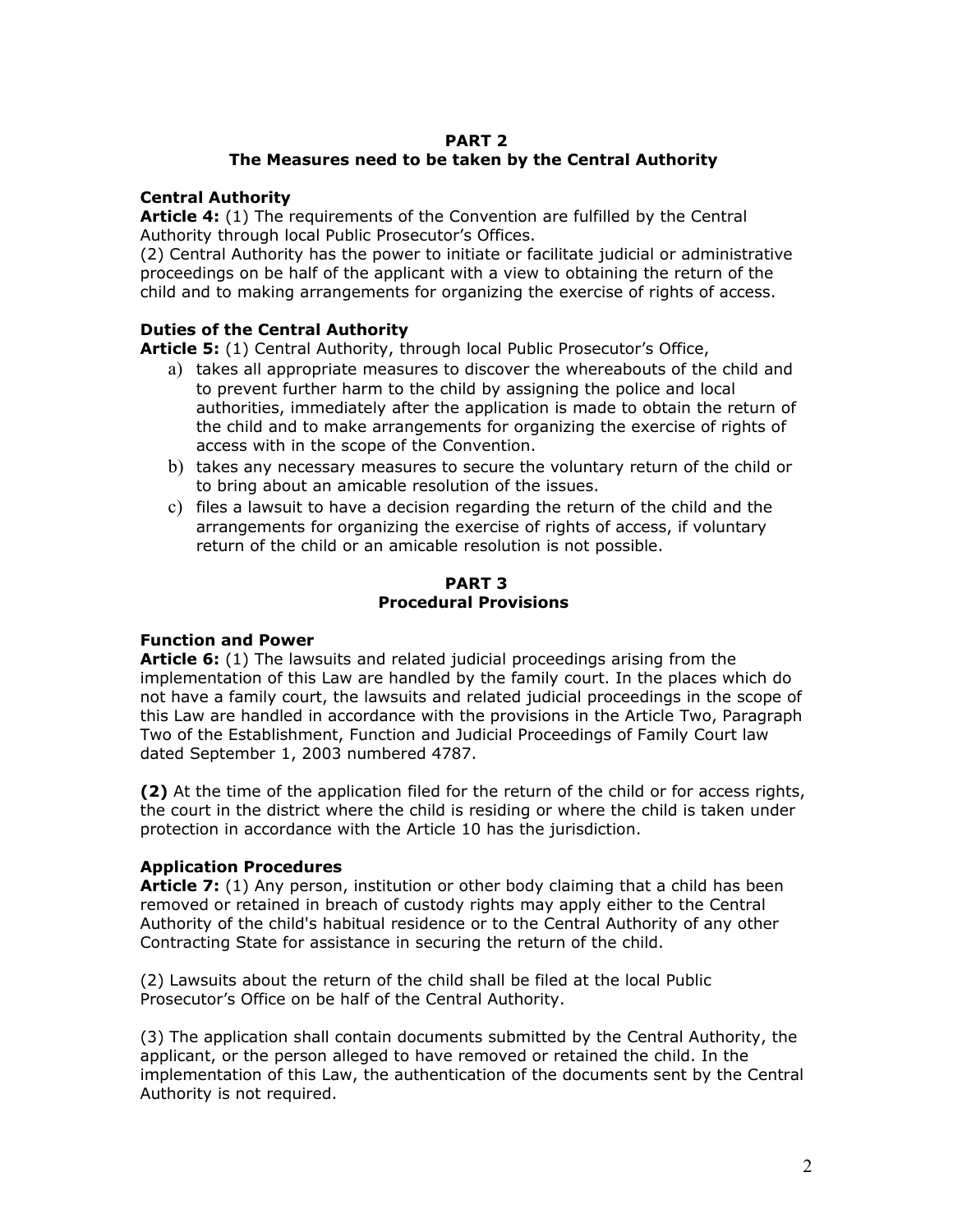(4) The court may ask for the submission of documents and information to assess the claim for the return of the child or access rights.

### **Amicable Resolution**

**Article 8:** (1) Before the trail starts, the court encourages the voluntary return of the child also by consulting experts. If there is no voluntary return of the child, then the court shall continue with the trail and consider judgment.

#### **Judicial Proceedings**

**Article 9:** (1) On the day of the trail, parties are notified of the court case.

(2) All the law suits and proceedings related the implementation of this Law shall be handled promptly and with priority.

## **Provisional Protection Measures**

**Article 10:** Until the end of the lawsuit, the Court, upon request or upon its own initiative, shall take the below provisional measures to prevent further harm to the child, by taking the child's and an expert's opinion if necessary:

- a) handing the child over to one of the relatives who will take care of him/her
- b) placing the child with a confidential family who will take care of him/her
- c) placing the child to one of the child care institutions or orphanages
- d) placing the child into a state or private hospital or to a special training school

### **Right of Access**

**Article 11:** (1) The claim for organizing and securing the right of access and the judicial or administrative proceedings over this claim is subject to procedures and principles regarding the claim of the return of the child.

(2) Until the lawsuits on the return of the child and child custody finalize, the court may decide that the applicant may have temporary access rights to the child.

#### **Custody in the Lawsuit Regarding the Return of a Child**

**Article 12:** If there is a court decision regarding the return of the child, another decision regarding custody cannot be made in this decision. However, if the court denies the return of the child, a decision can be made regarding custody.

#### **The effect of the Decision of Custody to the lawsuit on the Return of a Child**

**Article 13:** (1) A custody order made after the application is filed for the return of the child, cannot be a reason of denial for the return of the child in the scope of this Law.

#### **Prejudicial Issue**

**Article 14:** (1) If a child custody case is filed while the return case is going on, the child custody case will be put on hold.

#### **Separation of the Lawsuits**

**Article 15:** (1) If the return and custody cases are combined, the cases will be differentiated and the return case will be handled first.

#### **Judicial Holiday**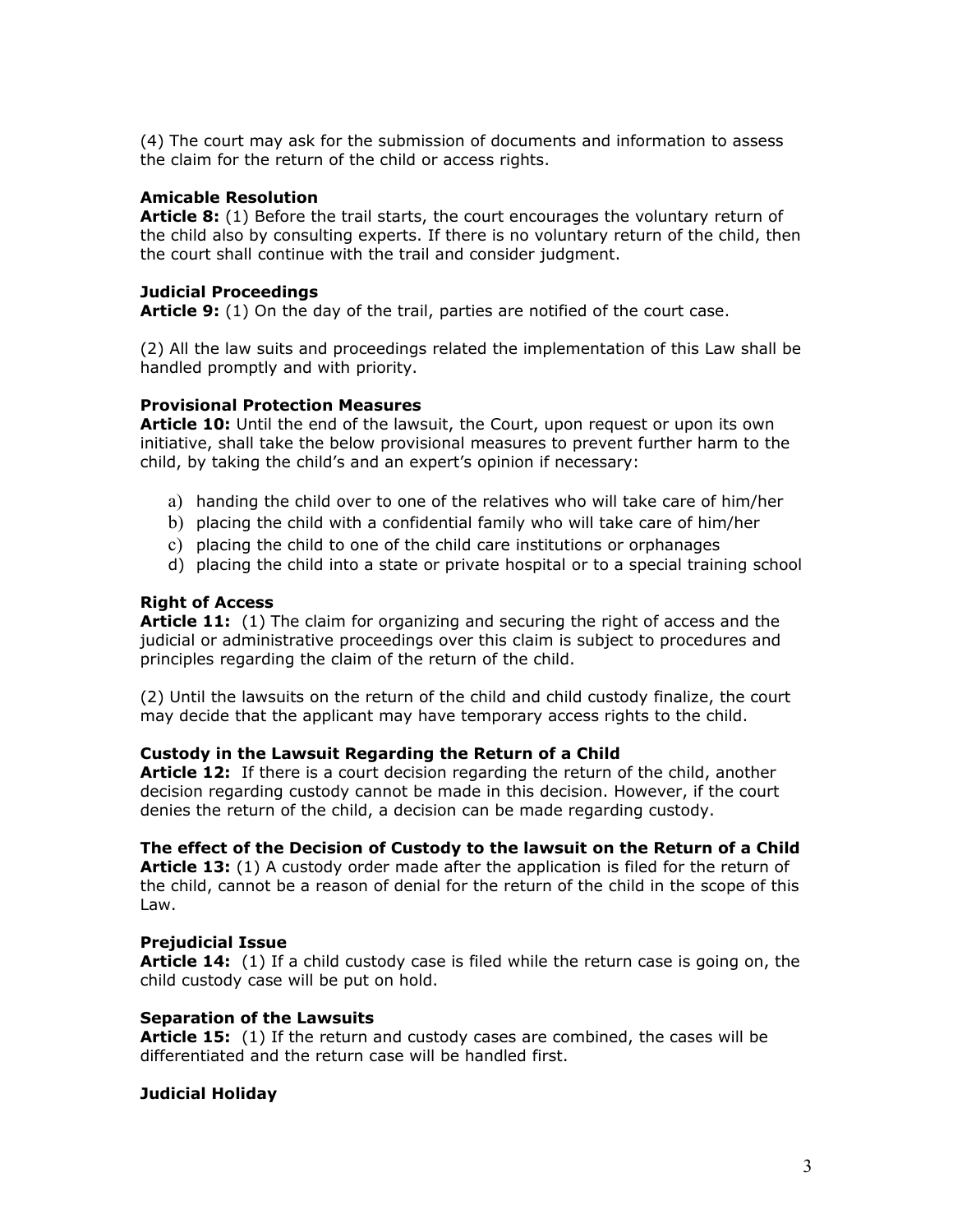**Article 16:** (1) The judicial or administrative proceedings arising from the implementation of this Law shall be handled in judicial holiday as well.

(2) The Code of Civil Procedure dated 18 May1927 numbered 1086 is not applied to the lawsuits and related judicial proceedings arising from the implementation of this Law.

## **Final Decision**

**Article 17:** (1) Final decision is exercised when the judgments about the return of the child and access rights are finalized.

(2) The Central Authority, the applicant or the defendant objecting the court decision regarding the return of the child and access rights may appeal.

## **PART 4 Exercising the Decisions**

## **Exercising the Decision**

**Article 18:** (1) The final decision regarding the return of the child and the access rights is implemented as stated in the article 25 of the Execution and Bankruptcy Law, without the notification of enforcement order, by the Department of Execution at the child's place of residence in accordance with the Execution and Bankruptcy Law dated 09May1932 numbered 2004.

(2) The provisional protection measures taken in accordance with this Law are exercised by the Prosecutor's office through the care homes, orphanages or other related institutions.

## **Power of the Department of Execution**

**Article 19:** (1) During the exercise of the final decision regarding the return of the child and the access rights, if the taking parent is not present or cannot be present with the child, the final decision is exercised at his/her absence.

(2) The taking parent has to show the places where the child might be if the Department of Execution requests. These places can be entered by force.

#### **Function of the Police Force**

**Article 20:** (1) The police force is required to help and execute the orders of the Department of Execution upon the department's written request.

#### **Applying Provisional Protection measures**

**Article 21:** (1) While taking the necessary measures regarding the child, the provisions in the Article 25/b of the Execution and Bankruptcy Law are implemented in order to prevent further physical and psychological harm to the child.

## **Delaying the Execution**

**Article 22:** (1) If it is determined by the experts that exercising the final decision will pose a grave risk on the physical and psychological development of the child, upon a request or upon his/her own initiative, the director of the Department of Execution may postpone the exercise of the final decision until the risk disappears.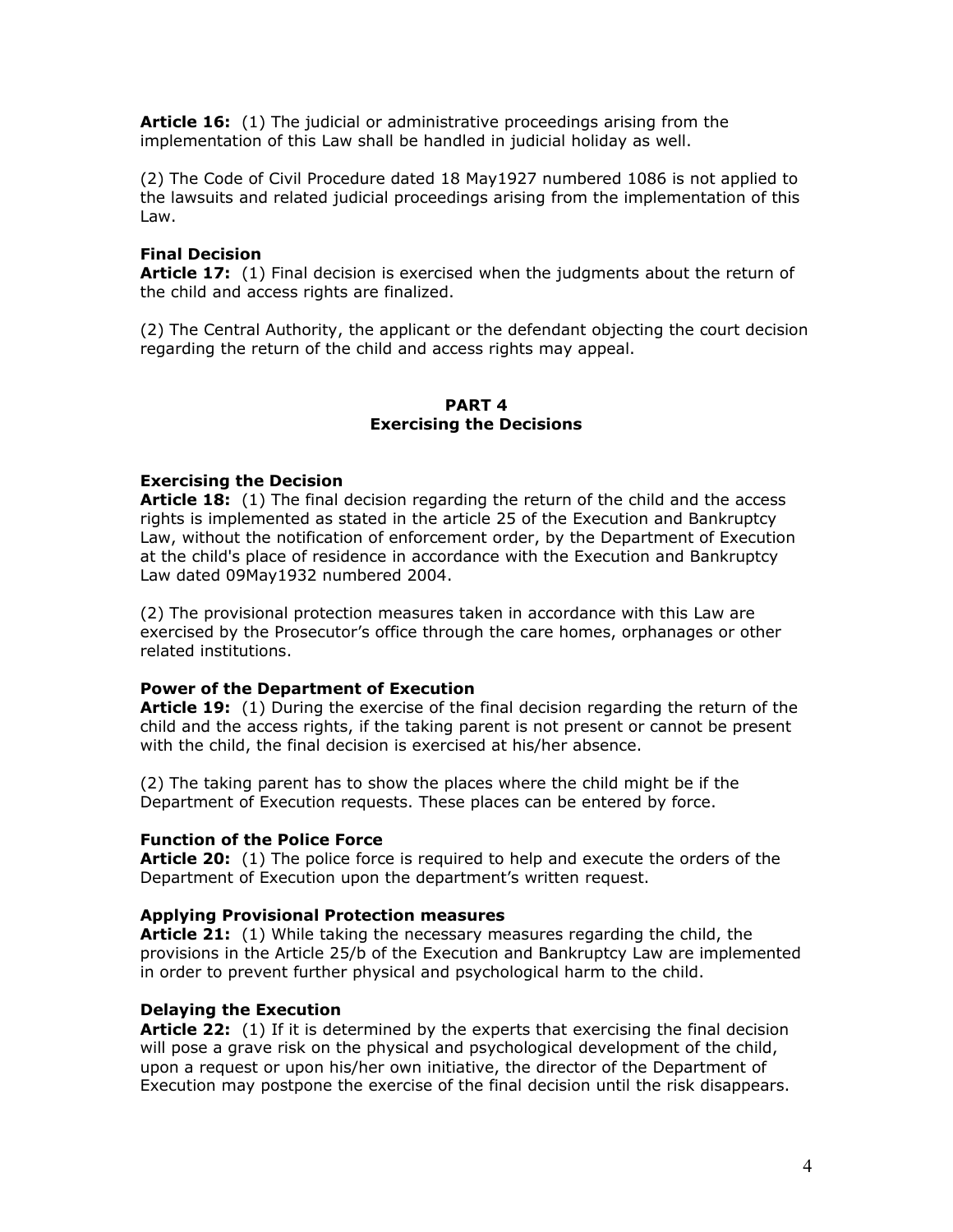## **Return of the Child**

**Article 23:** (1) In exercising the decisions regarding the return of the child and access rights through execution, the return of the child can only take place at the presence of the applicant, or a person or an institution representative that the applicant appointed.

## **Not Changing the Place of the Child**

**Article 24:** (1) Until the decision regarding the return of the child and access rights is finalized, upon a request or upon its own initiative, the court can make one or more of the below decisions, as a provisional protection measure, in order to track the place of residence of the child:

- a) to stop the child from leaving the country temporarily .
- b) to stop the issuance or renewal of a passport to the child.
- c) to stop the procedure of changing or moving the school, registration or local records of the child.
- d) to confiscate the passport and identification records of the child while the lawsuit is in process.
- e) to check the child's welfare and whereabouts by the entitled authorities at the times allocated.
- f) to take all other necessary measures related to this issue.

## **Sanction**

**Article 25:** (1) While exercising the decisions regarding the return of the child and access rights, those who hide the child or abduct the child again after the final decision, or those who are involved in the abduction, and those who do not abide by the notifications, orders and measures of this Law are subject to the article 341 of the Execution and Bankruptcy Law.

## **The expenses of the child**

**Article 26:** (1) The expenses of the child, who has been taken care of by a family, a private institution or similar others, are paid by the Government. The amount of these expenses is determined by the court.

(2) For those who cause wrongful payment, the Government has the right of recourse in accordance with general provisions.

## **Litigation Costs**

**Article 27:** (1) The lawsuits and related judicial proceedings arising from the implementation of this Law are not subject to any fee. Litigation costs are covered by prosecution funds. In addition to that, litigation costs are later to be covered by the party who has lost the lawsuit.

(2) Insofar, the expenses resulting from hiring an attorney or a counselor for the applicant and the return of the child are not covered by prosecution funds.

## **Judicial Assistance**

**Article 28:** (1) The one who applied for the implementation of this Law can get judicial assistance.